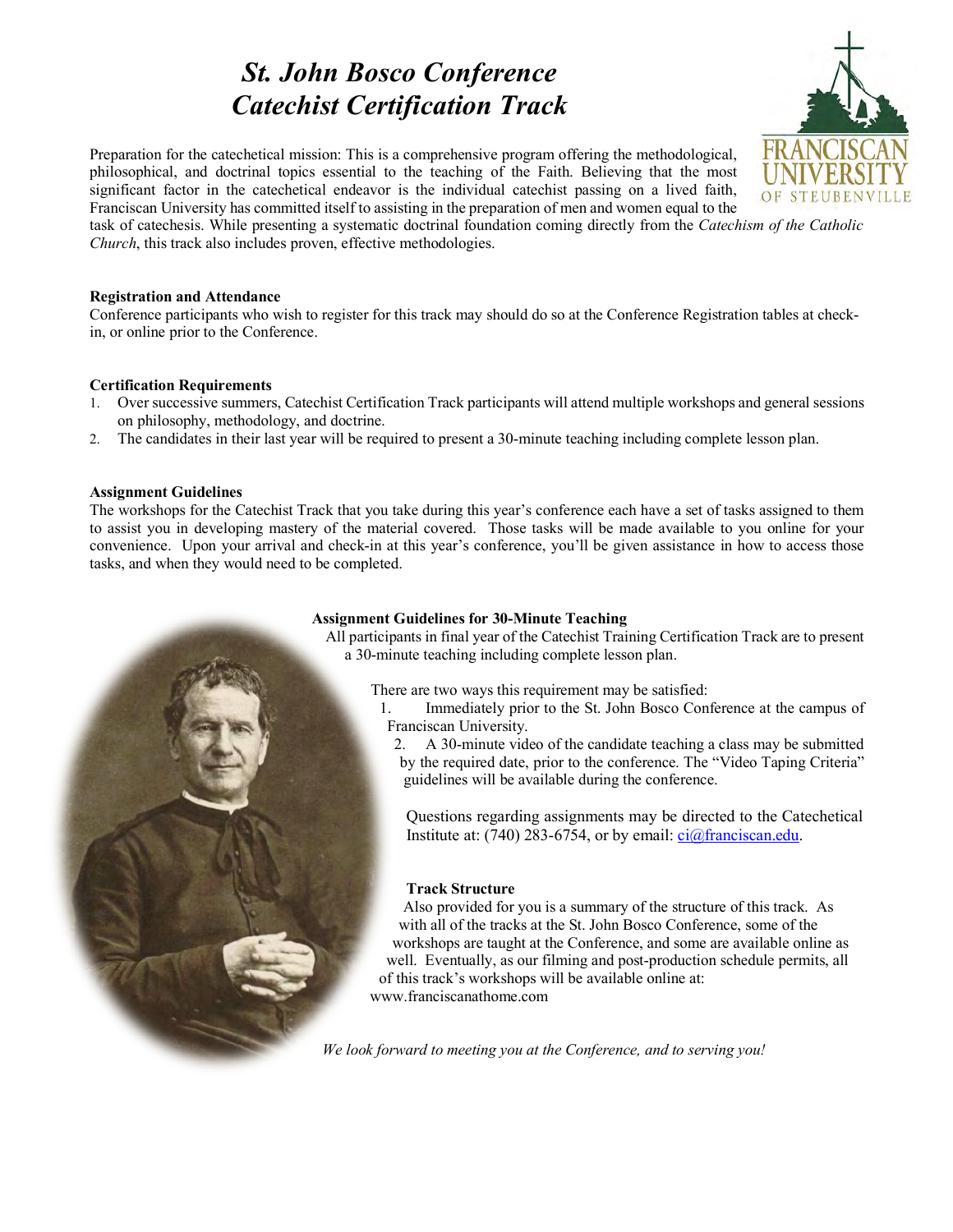# THE FRANCISCAN UNIVERSITY

# **Online Catechist (CT) Track**s

**Directed to any person engaged in teaching ministries at any level, this three-part comprehensive program offers spiritual, methodological, philosophical, and doctrinal topics essential to the teaching of the Catholic faith. Believing that the most significant factor in the catechetical endeavor is the individual catechist passing on the witness of a lived faith, this track aims to complement basic diocesan catechist certification. It does this by enriching in-diocese teaching with workshops designed to: 1) Take catechists to the next step of formation in key areas; 2) Address target areas needing strengthening in our current cultural context; and 3) Enable catechists to continue growing their skills and understanding in the years following completion of diocesan certification.**

*Forming those who form others.* 











**The Catechetical Institute** <sup>s</sup> **740-283-6754** <sup>s</sup> **CI@franciscan.edu** <sup>s</sup>Website: **catechetics.com** s Online Learning Platform System: **franciscanathome.com** s Questions? **franciscanathome.com/faq**